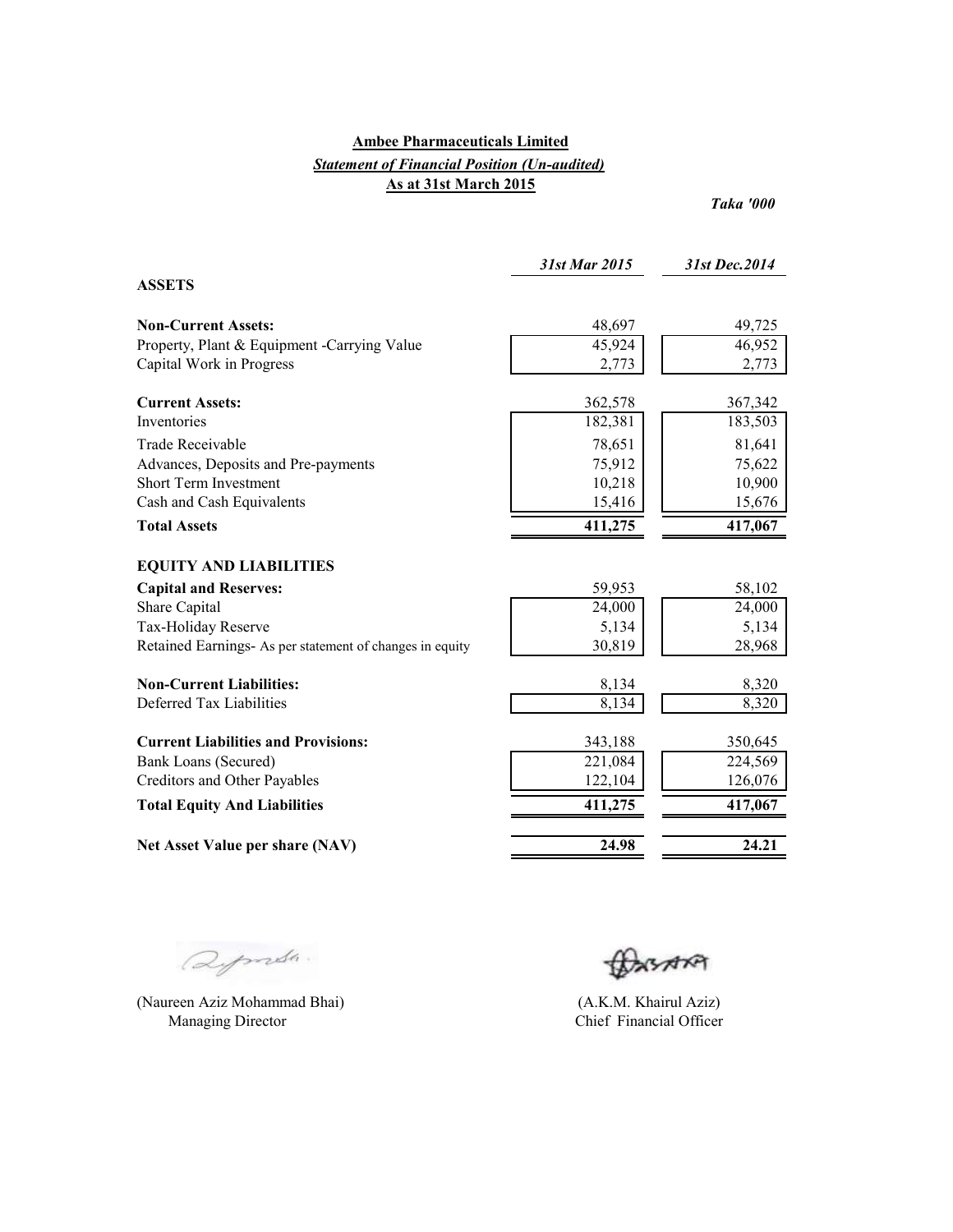#### **Ambee Pharmaceuticals Limited Statement of Comprehensive Income (Un-audited)** *For the 1st Quarter ended 31st March 2015*

|                                                                  | 1st Quarter 2015<br><u>Jan-March 2015</u> | Taka '000<br>1st Quarter 2014<br><b>Jan-March 2014</b> |
|------------------------------------------------------------------|-------------------------------------------|--------------------------------------------------------|
| <b>Revenue (Turnover) from Net Sales</b>                         | 83,970                                    | 78,956                                                 |
| Cost of Goods Sold<br><b>Gross Profit</b>                        | (35, 897)<br>48,073                       | (33,378)<br>45,578                                     |
| <b>Operating Expenses:</b>                                       | (40, 002)                                 | (38, 412)                                              |
| <b>Administrative Expenses</b><br>Marketing and Selling Expenses | (3,509)<br>(36, 493)                      | (3, 452)<br>(34,960)                                   |
| <b>Profit from Operations</b>                                    | 8,071                                     | 7,166                                                  |
| Non Operating Income                                             | 218                                       |                                                        |
| <b>Financial Expenses</b>                                        | (5,743)                                   | (4,526)                                                |
| <b>Profit Before Contribution to WPPF</b>                        | 2,546                                     | 2,640                                                  |
| Contribution to WPPF                                             | (127)                                     |                                                        |
| Net Profit before income-tax                                     | 2,419                                     | 2,640                                                  |
| <b>Provision for income -tax</b>                                 | (568)                                     | (726)                                                  |
| <b>Current Tax</b>                                               | (744)                                     | (726)                                                  |
| Deferred Tax Income/(Expenses)                                   | 176                                       |                                                        |
| Net Profit after income-tax                                      | 1,851                                     | 1,914                                                  |
| Number of Shares (2013: 2000 Shares)                             | 2,400                                     | 2,400                                                  |
| <b>Earnings Per Share (EPS)/</b>                                 | 0.77                                      | 0.80                                                   |
| EPS for Ist Quarter 2014 has been restated                       |                                           |                                                        |

Deports.

(Naureen Aziz Mohammad Bhai) Managing Director

BASARA

(A.K.M. Khairul Aziz) Chief Financial Officer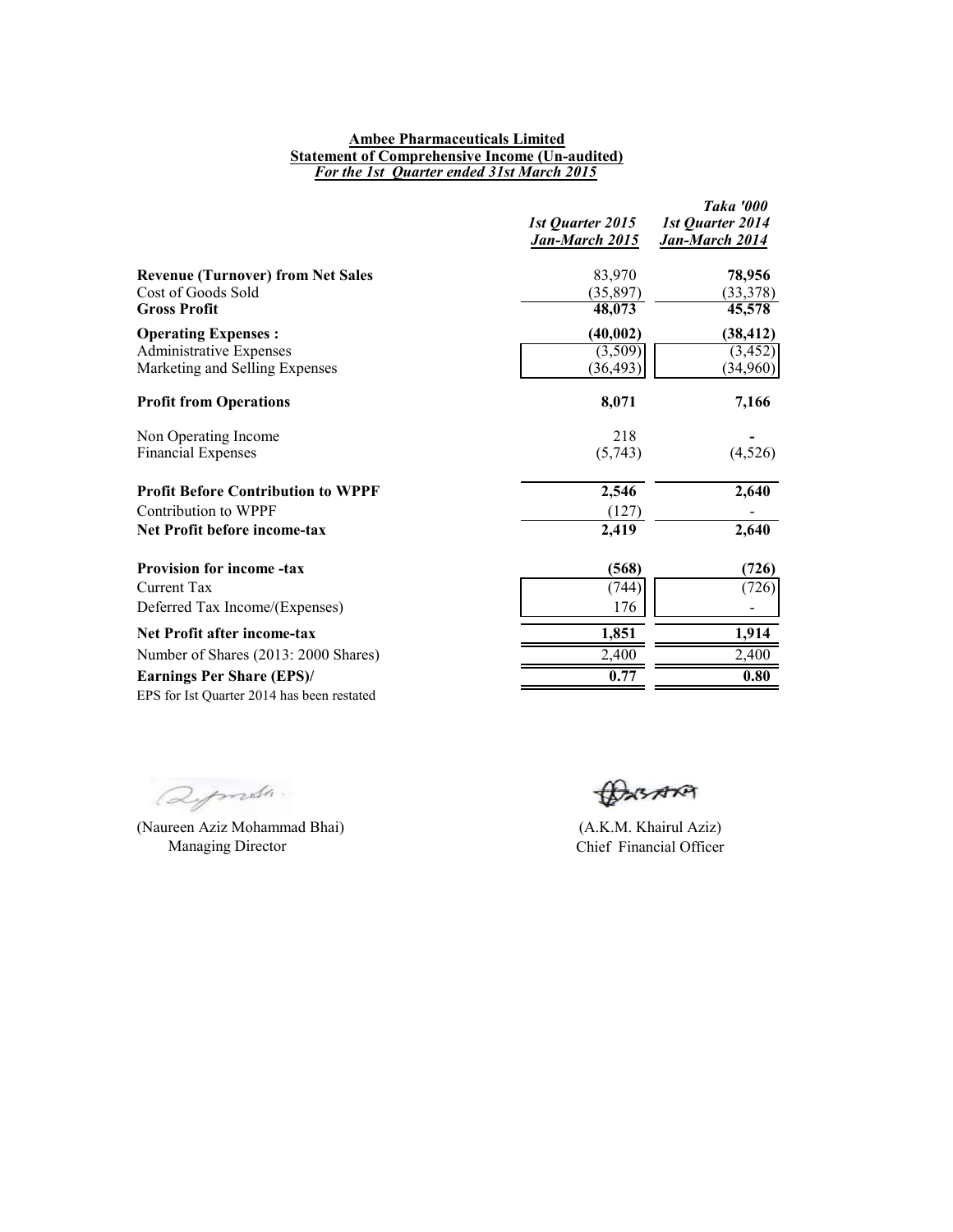### **Ambee Pharmaceuticals Limited** Statement of Cash Flows (Un-audited)

## *For the period from 01 January 2015 to 31st March 2015*

*Taka '000*

|                                                        | 1st Quarter 2015<br>Jan-March 2015 | 1st Quarter 2014<br>Jan-March 2014 |
|--------------------------------------------------------|------------------------------------|------------------------------------|
| <b>Cash Flows from Operating Activities:</b>           |                                    |                                    |
| Collection from turnover                               | 87,178                             | 73,819                             |
| Payments for cost and expenses                         | (80, 233)                          | (65, 864)                          |
| Finance Expenses<br>Income-tax paid/deducted at source | (5,743)<br>(610)                   | (4, 526)<br>(1, 185)               |
|                                                        |                                    |                                    |
| <b>Cash Generated from Operating Activities:</b>       | 592                                | 2,244                              |
| <b>Cash Flows from Investing Activities:</b>           |                                    |                                    |
| <b>Acquisition of Fixed Assets</b>                     | (191)                              |                                    |
| <b>Cash Generated From Investment Activities</b>       | (191)                              |                                    |
| <b>Cash Flows from Financing Activities:</b>           |                                    |                                    |
| Other Finance                                          | (1, 343)                           | (1, 121)                           |
| <b>Cash Generated From Financial Activities</b>        | (1, 343)                           | (1,121)                            |
| Increase/(Decrease) in cash and cash equivalents       | (942)                              | 1,123                              |
| Opening cash and cash equivalents                      | 26,576                             | 8,187                              |
| Closing Cash and Bank balances                         | 25,634                             | 9,310                              |
| Net Operating cash flow per share                      | 0.25                               | 1.12                               |
| <b>Components of Cash and Cash Equivalents</b>         |                                    |                                    |
| Cash and Cash Equivalents                              | 10,218                             | 10,900                             |
| Short Term Investment                                  | 15,416                             | 15,676                             |
| Total Cash and Cash Equivalents                        | 25,634                             | 26,576                             |

(Naureen Aziz Mohammad Bhai) Managing Director

Chief Financial Officer (A.K.M. Khairul Aziz)

$$
\mathbf{w} =
$$